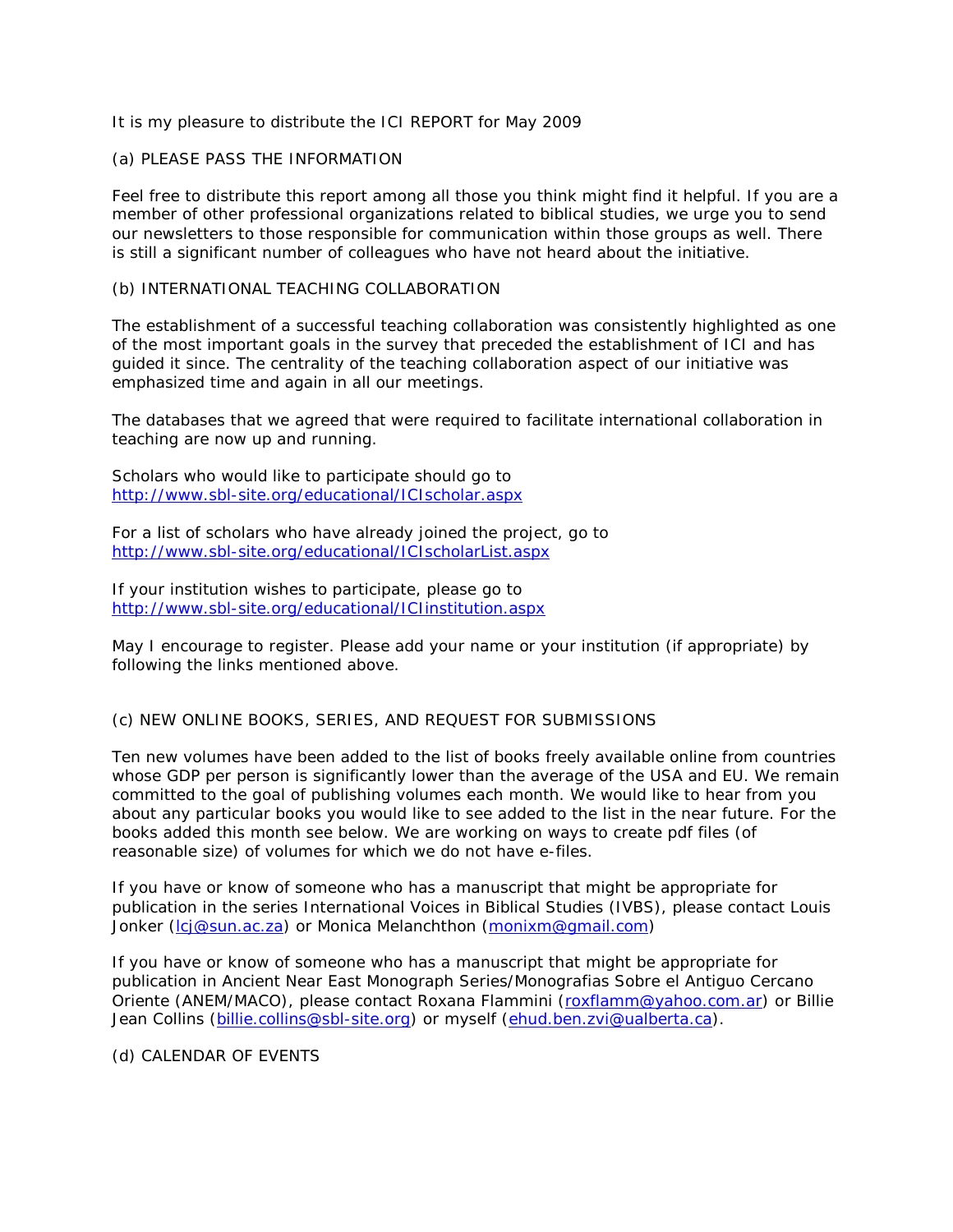Please send Sharon Johnson [\(sharon.johnson@sbl-site.org\)](mailto:sharon.johnson@sbl-site.org) any information about national, regional or local scholarly conferences, so we may develop a central place in the web where anyone can learn what is going around in terms of research.

#### (e) MEMBERSHIP

Please encourage your colleagues and graduate students to join the Society and to contribute to shaping its future. Students from countries whose GDP per person is significantly lower than the average of the USA and EU (i.e., most of the world) have to pay only US \$ 10 and scholars from the same countries only US \$ 15 to become full members. Anyone who wish to become a member and for whom this amount represents undue hardship is encouraged to contact Leigh.

(1) Avalos, Hector, Sarah J. Melcher, and Jeremy Schipper, eds. *This Abled Body Rethinking Disabilities in Biblical Studies.* Semeia Studies 55. Atlanta, Society of Biblical Literature, 2007.

The burgeoning field of disability studies has recently emerged within the humanities and social sciences and, as a result, disability is no longer seen as the biological condition of an individual body but as a complex product of social, political, environmental, and biological discourses. The groundbreaking essays of *This Abled Body* engage biblical studies in conversation with the wider field of disability studies. They explore the use of the conceptual category "disability" in biblical and Near Eastern texts and examine how conceptions of disability become a means of narrating, interpreting, and organizing human life. Employing diverse approaches to biblical criticism, scholars explore methodological issues and specific texts related to physical and cognitive disabilities. Responses to the essays by established disability activists and academics working in the social sciences and humanities conclude the volume. The contributors are Martin Albl, Hector Avalos, Bruce C. Birch, Carole R. Fontaine, Thomas Hentrich, Nicole Kelley, Janet Lees, Sarah J. Melcher, David Mitchell, Jeremy Schipper, Sharon Snyder, Holly Joan Toensing, Neal H. Walls, and Kerry H. Wynn.

(2) Bautch, Richard J., *Developments in Genre between Post-Exilic Penitential Prayers and the Psalms of Communal Lament.* Academia Biblica 7. Atlanta, Society of Biblical Literature, 2003.

Penitential prayers become well attested in Judaism after the exile, but their exact relation to psalms of communal lament has been uncertain. Now Richard J. Bautch identifies which elements of these prayers reflect literary conventions characteristic of communal laments and how these conventions are modified in the prayers. Based on a careful review of prayers from Third Isaiah and the Writings, Bautch concludes that confession of sin dominates these expressions of penitence. In addition, by analyzing elements constitutive of this shared form, Bautch is able to state the literary relationship between the psalms of communal lament and the post-exilic prayers of penitence in a detailed and convincing manner.

(3) Berger, Yitzhak. *The Commentary of Rabbi David Kimhi to Chronicles: A Translation with Introduction and Supercommentary.* Brown Judaic Studies 345. Providence, Brown Judaic Studies, 2007.

Rabbi David Kimhi is among the most important medieval Jewish exegetes on the Prophets and Writings, and this volume provides a translation of his commentary to the biblical book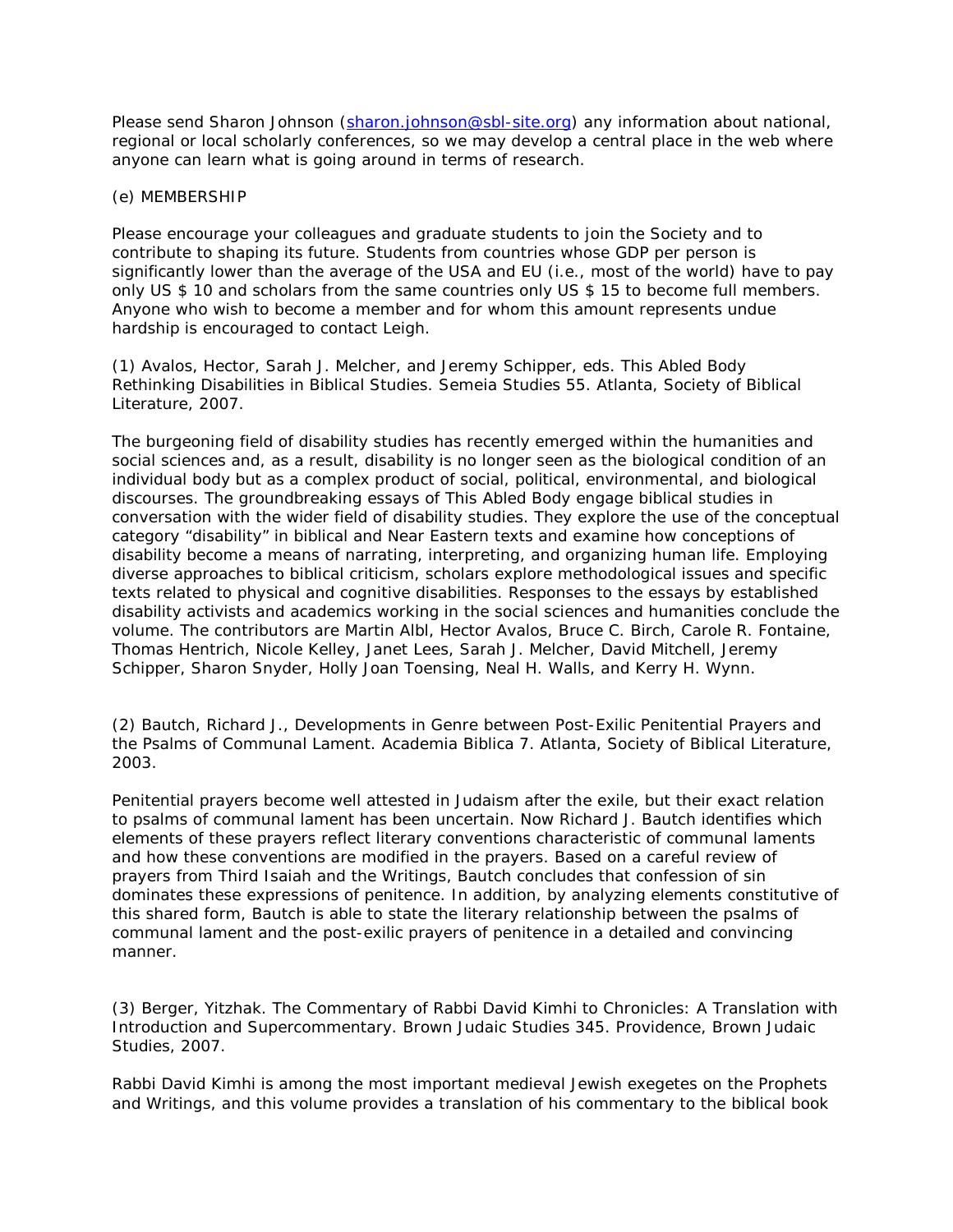of Chronicles, widely considered to be among his earliest works. In his introduction, the author traces the development of Kimhi's exegetical methods, and discusses his contribution to the interpretation of Chronicles as well as his attitude toward text-critical methods that had already begun to develop in response to this problematic biblical book. Extensive notes provide elucidation of Kimhi's comments, comparison to those of his predecessors, and references.

## (4) Berquist, Jon L., ed. *Approaching Yehud: New Approaches to the Study of the Persian Period.* Semeia Studies 50. Atlanta, Society of Biblical Literature, 2007.

The long-held view that the Persian period in Israel (known as Yehud) was a historically derivative era that engendered little theological or literary innovation has been replaced in recent decades by an appreciation for the importance of the Persian period for understanding Israel's literature, religion, and sense of identity. A new image of Yehud is emerging that has shifted the focus from viewing the postexilic period as a staging ground for early Judaism or Christianity to dealing with Yehud on its own terms, as a Persian colony with a diverse population. Taken together, the thirteen chapters in this volume represent a range of studies that touch on a variety of textual and historical problems to advance the conversation about the significance of the Persian period and especially its formative influence on biblical literature. Contributors include Richard Bautch, Zipporah G. Glass, Alice W. Hunt, David Janzen, John Kessler, Melody D. Knowles, Jennifer L. Koosed, Herbert R. Marbury, Christine Mitchell, Julia M. O'Brien, Donald C. Polaski, Jean-Pierre Ruiz, Brent A. Strawn, and Christine Roy Yoder.

(5) Blaine, Bradford B. Jr., *Peter in the Gospel of John: The Making of an Authentic Disciple.* Academia Biblica 27. Atlanta, Society of Biblical Literature, 2007.

In this narrative-critical study Bradford B. Blaine Jr. argues, against conventional scholarship, that John's Gospel presents Peter and the Beloved Disciple not as competitors but as colleagues who together serve as composite halves of the ideal Johannine Christian, with Peter representing praxis and John representing faith. Not only does Peter carry out activities fundamental to Johannine discipleship during Jesus' earthly ministry, which include believing in Jesus, following him, and publicly confessing him, but he also demonstrates post-Easter missionary skills and is invested by the risen Jesus with pastoral responsibilities. Finally, in dying a martyr's death, Peter glorifies God. Peter, in fact, is depicted in this Gospel as an inspirational founding member of the Johannine community.

(6) Campbell, William Sanger. *The "We" Passages in the Acts of the Apostles: The Narrator as Narrative Character.* Studies in Biblical Literature 14. Atlanta, Society of Biblical Literature, 2007.

This book explores the narrative significance of the "we" passages in Acts within the boundaries of acceptable ancient grammatical practice. It contends that the occasional firstperson plural narrator represents a character whose entrance at crucial moments in Paul's career parallels the role of Barnabas, the apostle's earlier companion. Although consistent with the grammatical practice of ancient writers, the use of the "we" style in Acts nonetheless represents a variation of those conventions because the author of Acts wrote anonymously and never claimed personal participation in the events narrated. In analyzing the function of the narrator as narrative character, the book presents narrative literary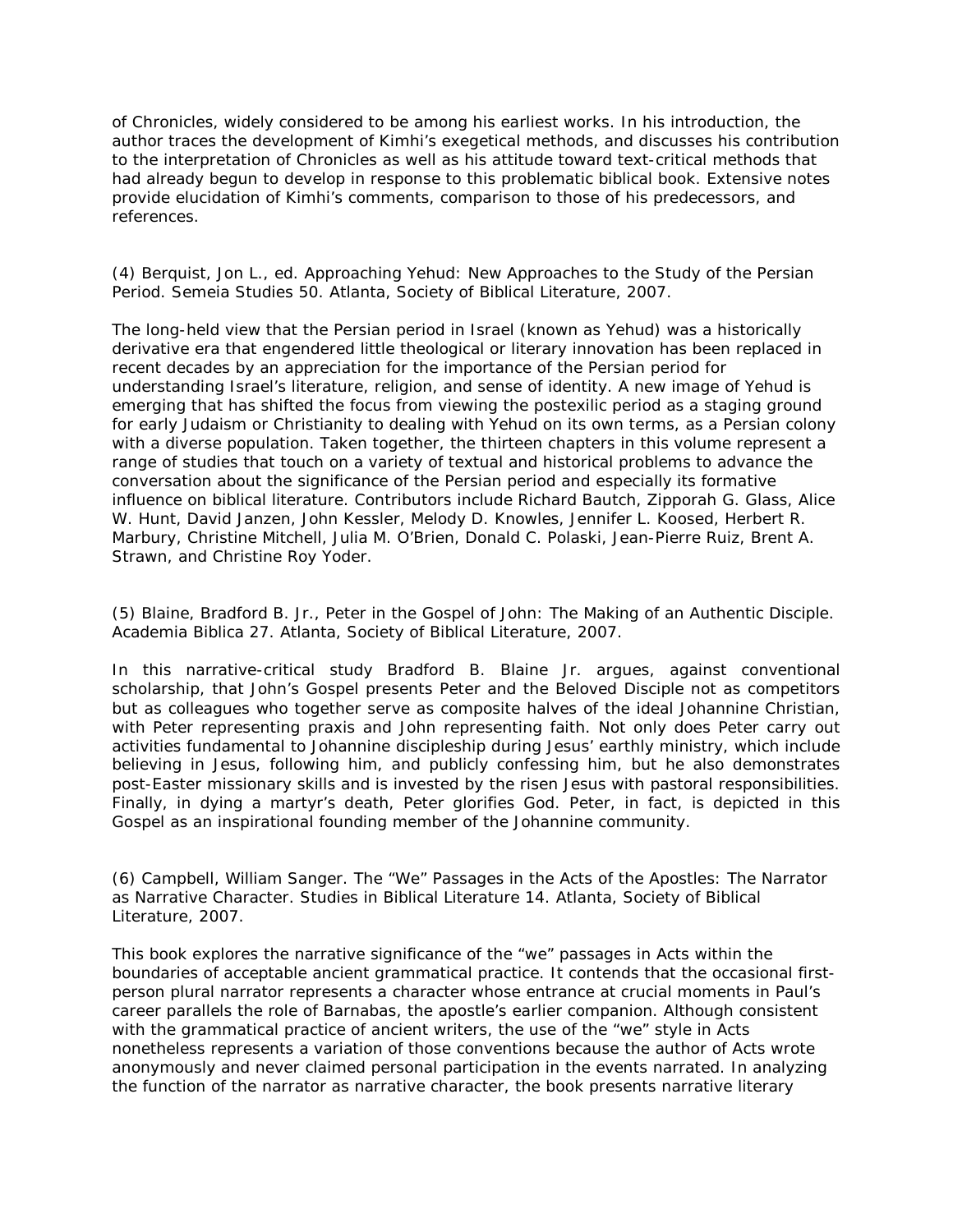strategy as a fruitful approach to these enigmatic texts whose narrative possibilities have in the past been subordinated to their historical potential.

(7) Curtis, Byron G. *Up the Steep and Stony Road: The Book of Zechariah in Social Location Trajectory Analysis.* Academia Biblical 25. Atlanta, Society of Biblical Literature, 2006.

How do we account for the strange fourteen-chaptered form of the book of Zechariah? What is the social and historical matrix from which this book derives? Marshaling data about the social typology of religious movements led by such twentieth-century African prophets as Alice Lenshina, Isaiah Shembe, and Simon Kimbangu, Curtis constructs a new method of reading prophetic books, a method he calls "social location trajectory analysis," and applies this method to interpret the book of Zechariah in a new light. The author suggests that Zechariah was a product of a single generation in the early Persian period and reopens the possibility that it might, after all, have but one principal author, the eponymous prophet whose name is borne by all fourteen chapters.

(8) Geoghegan, Jeffrey C. *The Time, Place and Purpose of the Deuteronomistic History The Evidence of "Until This Day."* Brown Judaic Studies 347. Providence, RI, Brown Judaic Studies, 2006.

Knowing when and why Israel's earliest national history (the so-called Deuteronomistic History) was compiled is essential for rightly interpreting that history as well as for tracing the development of Israelite religion and culture. Yet the field of biblical studies has never been more divided over these issues. Some argue that the production of Israel's history belongs to the late preexilic period  $(7<sup>th</sup> - 6<sup>th</sup>$  centuries B.C.E.), when the monarchy still existed and those responsible had access to authentic and, in some cases, fairly ancient sources. Others argue that Israel's history belongs to the late postexilic period  $(5<sup>th</sup>-4<sup>th</sup>)$ centuries B.C.E), when those responsible for its compilation had little or no access to actual sources and much of what they wrote was invented in order to justify political structures and territorial claims in Persian-period Yehud or even Hellenistic-period Syria-Palestine. The present study addresses these important questions by analyzing the phrase "until this day," which, like similar formulae used by Greek and Roman historians (most famously, Herodotus), was the biblical historian's way of highlighting archaeological artifacts and religio-political structures that existed during the time of his writing. The outcome of this analysis is not only the identification of when and where the biblical historian carried out this enterprise, but also what interests—both political and religious—governed his recounting of Israel's past.

## (9) Killebrew, Ann E. *Biblical Peoples and Ethnicity: An Archaeological Study of Egyptians, Canaanites, Philistines, and Early Israel 1300–1100 B.C.E.* Archaeology and Biblical Studies 9. Atlanta, Society of Biblical Literature, 2005.

Ancient Israel did not emerge within a vacuum but rather came to exist alongside various peoples, including Canaanites, Egyptians, and Philistines. Indeed, Israel's very proximity to these groups has made it difficult—until now—to distinguish the archaeological traces of early Israel and other contemporary groups. Through an analysis of the results from recent excavations in light of relevant historical and later biblical texts, this book proposes that it is possible to identify these peoples and trace culturally or ethnically defined boundaries in the archaeological record. Features of late second-millennium B.C.E. culture are critically examined in their historical and biblical contexts in order to define the complex social